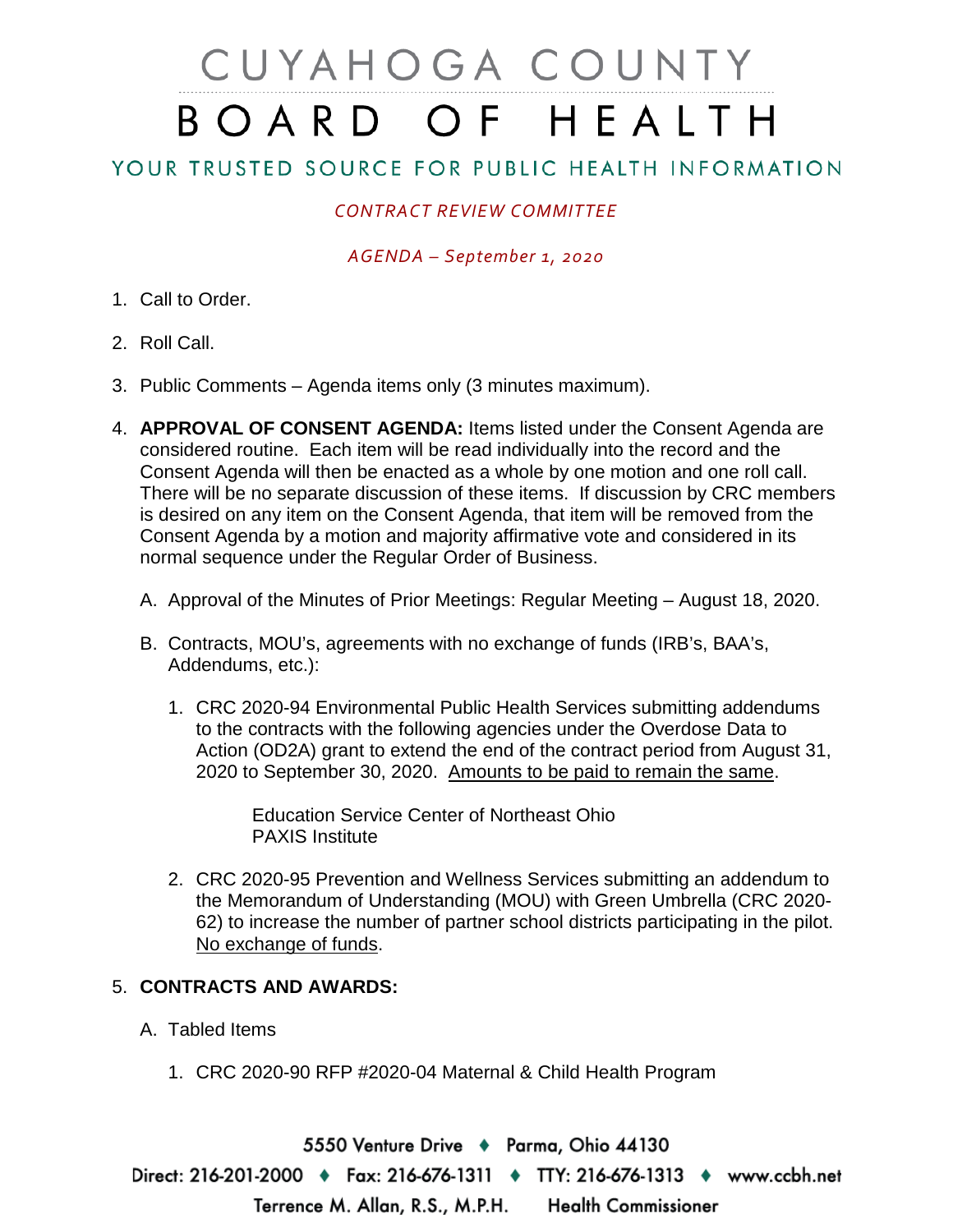- 2. CRC 2020-91 RFP #2020-05 HIV Social Media Campaign
- B. New Items For Review
	- 1. Bid/Quote Openings ≥ \$25,000.00

*Lead Program:*

- a. CRC 2020-96 3604 Chelton Rd., Up and Down Shaker Heights, Ohio 44120
- 2. Bid/Quote Openings < \$25,000.00

*Lead Program*:

.

- a. 2020-97 4397 Ardmore Rd. South Euclid, Ohio 44121
- 3. Expenditures: Contracts < \$25,000.00
	- a. CRC 2020-98 Environmental Public Health Services submitting a contract with Northeast Ohio Aquatic Consulting & Training, LLC (NOACT) under the National Association of County and City Health Officials (NACCHO) grant from August 1, 2020 through November 30, 2020. Amount to be paid to NOACT is not to exceed \$4,000.00.

Purpose: To review Ohio Pool Rules and develop a draft action plan to address any gaps and weaknesses in the current Ohio pool code.

Funding Source: 100% reimbursable through the NACCHO grant.

b. CRC 2020-99 Environmental Public Health Services submitting an addendum to the contract with Neighborhood Leadership Institute (Resolution 2018-110) under the Lead Hazard Control (LHC) grant to increase the amount to be paid to Neighborhood Leadership Institute from \$30,050.00 to \$30,500.00.

Purpose: To increase the original award for activities provided by NLI.

Funding Source: 100% reimbursable through the LHC grant.

5550 Venture Drive → Parma, Ohio 44130 Direct: 216-201-2000 ♦ Fax: 216-676-1311 ♦ TTY: 216-676-1313 ♦ www.ccbh.net **Health Commissioner** Terrence M. Allan, R.S., M.P.H.